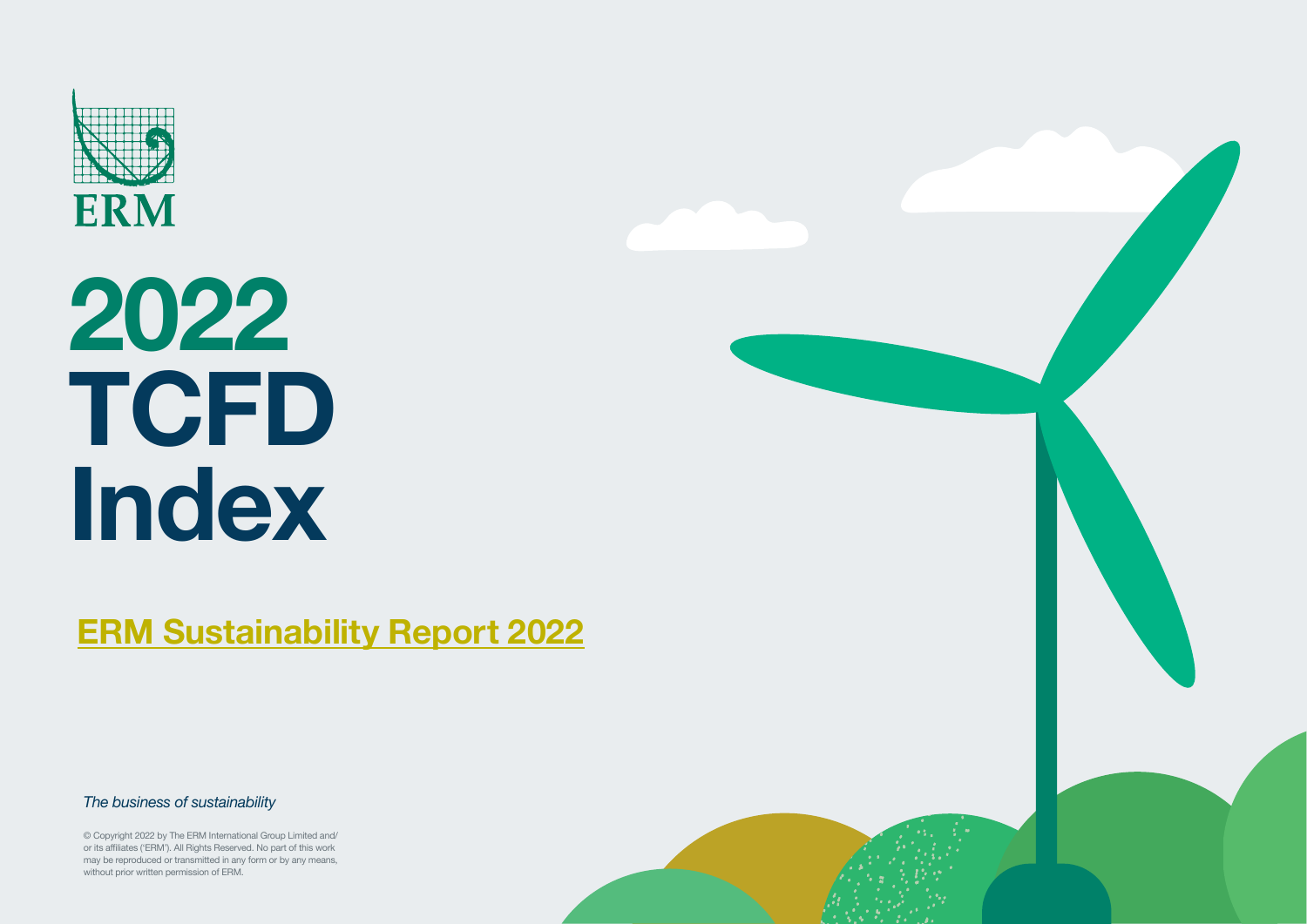## **TCFD Index**

**Given the potential for climate change to destabilize the global economy, the Financial Stability Board's Task Force on Climate-related Financial Disclosures (TCFD) was established to enhance information to investors, lenders and insurers so that the risk and opportunity, is recognized, assessed and priced in.** 

ERM has published TCFD indexes in our Sustainability Report since FY19, and standalone TCFD disclosures since FY21. Read our 2022 TCFD Disclosure [here](https://www.erm.com/globalassets/2022/tcfd-disclosure_erm-sustainability-report-2022.pdf).

In developing our TCFD report and this index, we followed the task force recommendations to consider seven principles:

- Disclosure should represent relevant information;
- Disclosure should be specific and complete;
- Disclosure should be clear, balanced and understandable;
- Disclosure should be consistent over time;
- Disclosure should be comparable among companies within a sector industry or portfolio;
- Disclosure should be reliable, verifiable, and objective; and
- Disclosure should be provided on a timely basis.

The following index provides links to ERM's disclosures on climate-related risks and opportunities as recommended by the TCFD.

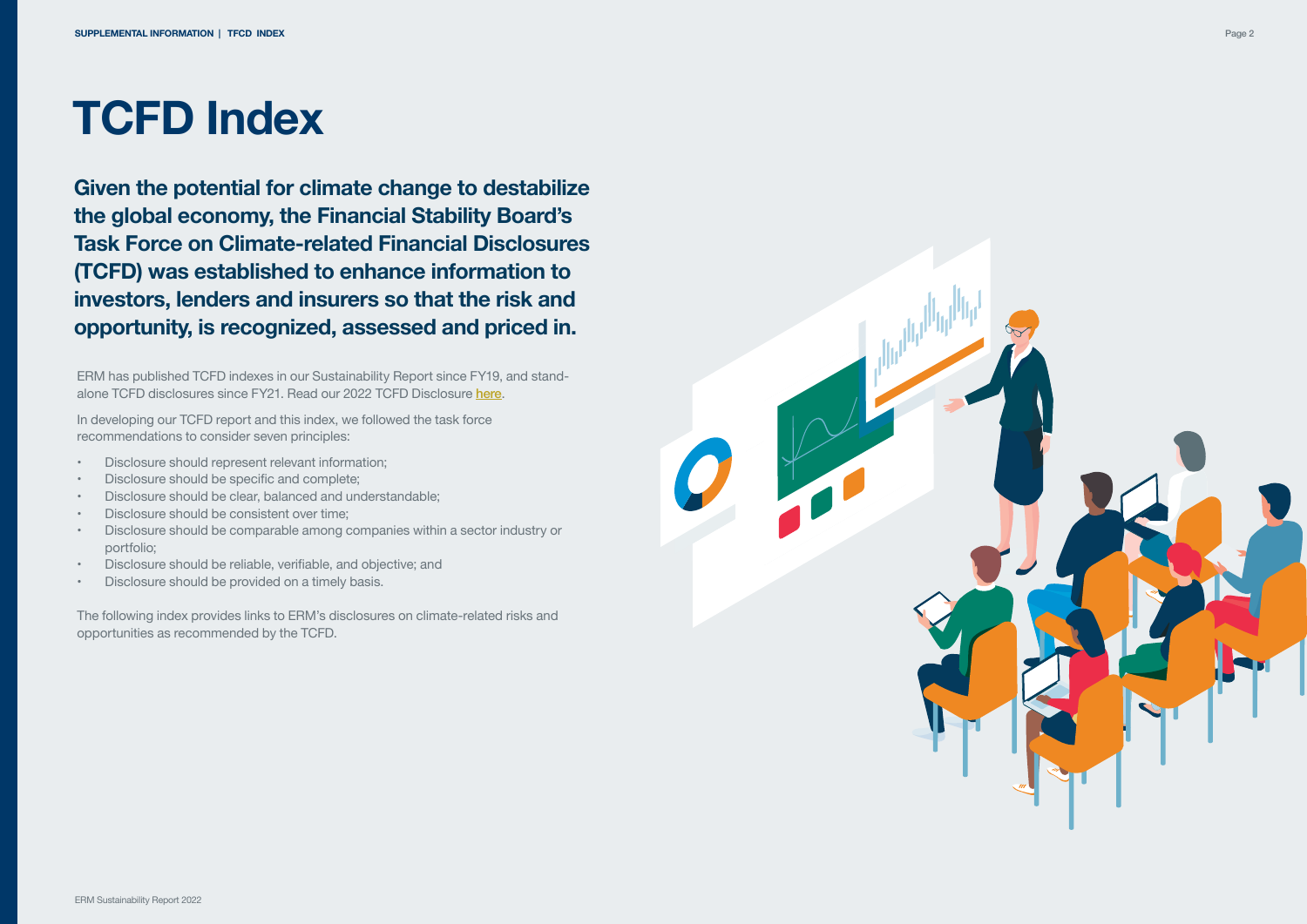### **Governance**

**Disclose the organization's governance around climate-related risks and opportunitites.**

| <b>DISCLOSURE</b>                                                                                | <b>LINK</b>        | <b>ADDITIONAL INFORMATION</b>      |
|--------------------------------------------------------------------------------------------------|--------------------|------------------------------------|
|                                                                                                  |                    |                                    |
| Describe the board's oversight of climate-related risks<br>and opportunities.                    | Governance (pg. 4) | Sustainability Report 2022         |
|                                                                                                  |                    | Sustainability at ERM (pg. 14)     |
|                                                                                                  |                    | Accountability (pg. 107)           |
| Describe management's role in assessing and<br>managing climate-related risks and opportunities. | Governance (pg. 4) | Ethical business conduct (pg. 119) |

# **Strategy**

**Disclose the actual and potential impacts of climate-related risks and opportunities on the organization's businesses, strategy, and financial planning where such information is material.**

| <b>DISCLOSURE</b>                                                                                                                                               | <b>LINK</b>                                                                                                                                                                                                                                     | <b>ADDITIONAL INFORMATION</b>            |
|-----------------------------------------------------------------------------------------------------------------------------------------------------------------|-------------------------------------------------------------------------------------------------------------------------------------------------------------------------------------------------------------------------------------------------|------------------------------------------|
| Describe the climate-related risks and opportunities the<br>organization has identified over the short, medium, and<br>long term.                               | Strategy (pg. 6)<br>Sustainability Report 2022<br>CEO message (pg. 5)<br>$\bullet$<br>Sustainability at ERM (pg. 14)<br>$\bullet$<br>Assessing our impacts (pg. 29)<br>$\bullet$<br>Strategy (pg. 6)<br>$\bullet$<br>Thought leadership (pg.75) |                                          |
| Describe the impact of climate-related risks and<br>opportunities on the organization's businesses, strategy,<br>and financial planning.                        |                                                                                                                                                                                                                                                 | Climate, nature and livelihoods (pq. 34) |
| Describe the resilience of the organization's strategy,<br>taking into consideration different climate-related<br>scenarios, including a 2°C or lower scenario. | Strategy (pg. 6)                                                                                                                                                                                                                                |                                          |